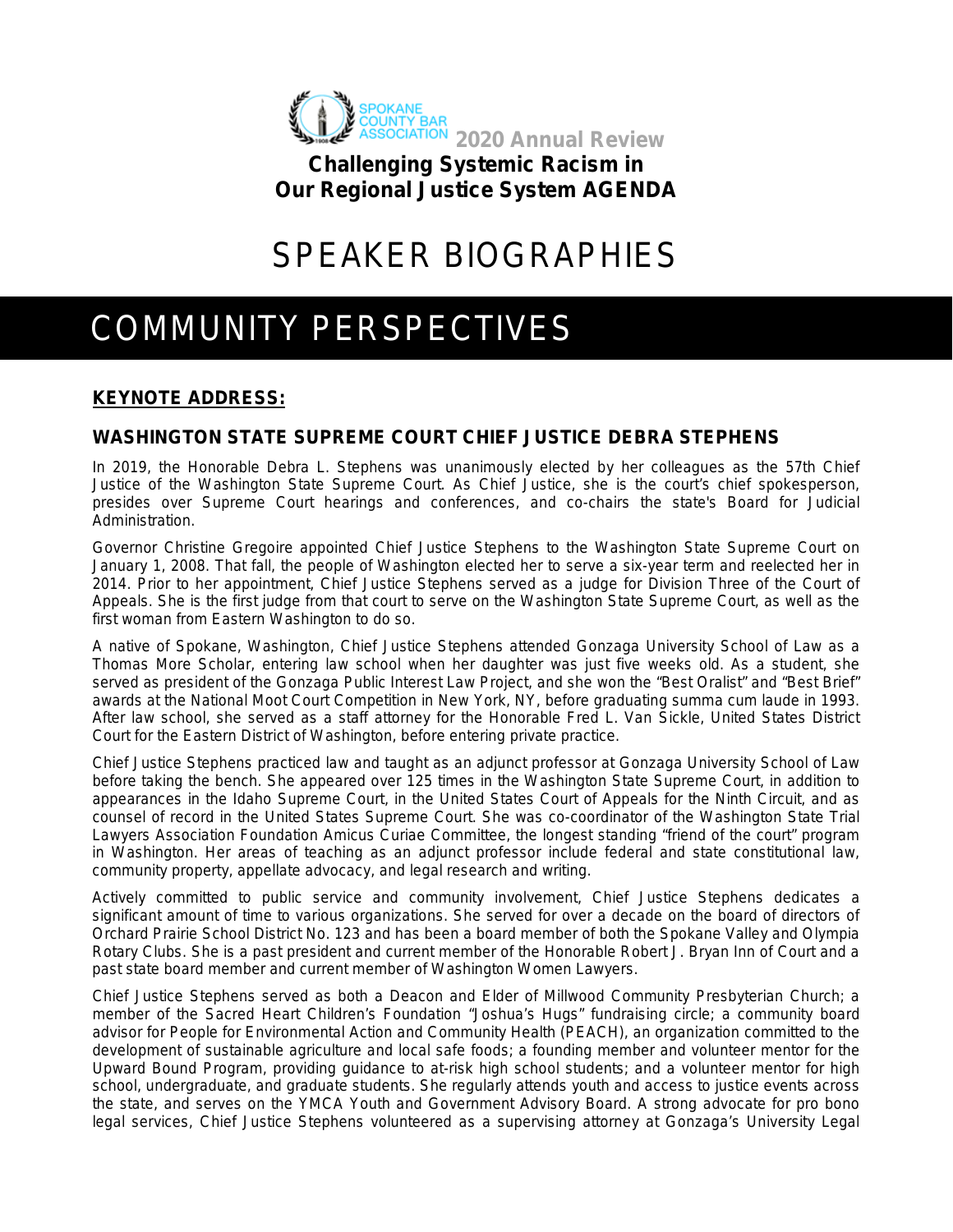Assistance Clinic and continues to support access to justice initiatives statewide. She is also a member of the Washington Council on Public Legal Education, and she frequently speaks at civics and civic engagement conferences for students, educators, and community members.

As the chief justice, Stephens serves on several committees and boards committed to improving the administration of justice in Washington State. She frequently speaks at youth and community events across the state, is a member of the Washington Council on Public Legal Education, and chairs the Board for Judicial Administration. Nationally, she is a member of the Executive Committee of the National Courts and Sciences Institute (NCSI), and a convener for Dividing the Waters, an organization supporting judicial education on water law issues. Since joining the bench, Chief Justice Stephens has been a member of the National Association of Women Judges and co-chairs its Judicial Independence Committee. Internationally, she has participated in training for foreign judges on issues of judicial independence and the rule of law. Chief Justice Stephens has also received the "Myra Bradwell Award" from the Gonzaga Women's Law Caucus, the "Leadership & Justice Award" from MAMAS (Mother Attorneys Mentoring Association of Seattle), the "Distinguished Judicial Service Award" from Gonzaga University School of Law, and the "President's Award" from Washington Women Lawyers.

Chief Justice Stephens and her husband have been married for over 30 years and have two grown children. She enjoys skiing, golf, tennis, and spending time with her extended family at the Snake River.

# **WASHINGTON STATE SUPREME COURT JUSTICE RAQUEL MONTOYA-LEWIS**

Justice Raquel Montoya-Lewis served as a Superior Court Judge for Whatcom County until her appointment to the Washington State Supreme Court in December of 2019. Governor Jay Inslee appointed her the Whatcom County Superior Court in December 2014 and she was elected to her position in 2015 and 2016. During her time on the Superior Court, she heard a wide variety of cases, ranging from felony criminal cases, family law matters, child welfare, civil jury and bench trials on a wide range of civil matters.

Prior to serving on the Superior Court bench, she combined judicial and academic careers, serving as Chief Judge for the Lummi Nation, the Nooksack Indian Tribe and the Upper Skagit Indian Tribe and as an Associate Professor of Law at Fairhaven College of Interdisciplinary Studies at Western Washington University. She also served as an appellate judge for the Nisqually Tribe and the Northwest Intertribal Court System. Her work as a tribal court judge spanned 15 years. During that time, she worked with tribes all over the country, hearing trials as well as working on tribal court development, working with tribal communities to create legal systems that reflected the needs of those communities and their approaches to conflict resolution and justice.

As a professor at Western Washington University, she taught law-related courses to students at Fairhaven College, as well as created courses on Cultural Identity Development, Transgender Histories and Identities, Children and the Law, Federal Indian Law, Property Law, and Legal Writing. Prior to her work at WWU, she taught Legal Research and Writing at the University of New Mexico School of Law. During her time as a professor, she conducted research and writing on tribal courts, court development, child welfare, and juvenile justice.

She presents nationally on implicit bias, cultural identity, engaging families and youth in dependency and juvenile court, Indian Child Welfare compliance and tribal trial and appellate court practice. She has served as faculty for the Washington State Judicial College, as well as the National Judicial Institute on Domestic Violence. She has presented at conferences held by the National Association of Women Judges, the National Council of Juvenile and Family Court Judges, the Office of Juvenile Justice, and the Washington State Bar Association.

She served on the Washington State Advisory Group on juvenile justice and served two terms on the Federal Advisory Committee on Juvenile Justice, which advises the Office of Juvenile Justice and Delinquency Prevention, Congress and the President on juvenile justice policy. In addition, she has served as a Trustee for the Superior Court Judges' Association, as well as the SCJA's Family and Juvenile Law Committee and the Judicial Education Committee. She has been a member of the Family Violence Advisory Board for the National Council of Juvenile and Family Court Judges and the Judicial Engagement Network, a joint project of the NCJFCJ and the Center for Court Innovation. In 2010, she became a fellow of the Georgetown University Public Policy Institute's Center for Juvenile Justice Reform, receiving a certificate in Juvenile Justice and Child Welfare Reform: Multi-System Integration.

In 2018, she was awarded the Children's Advocacy Center Community Leadership Award from the Brigid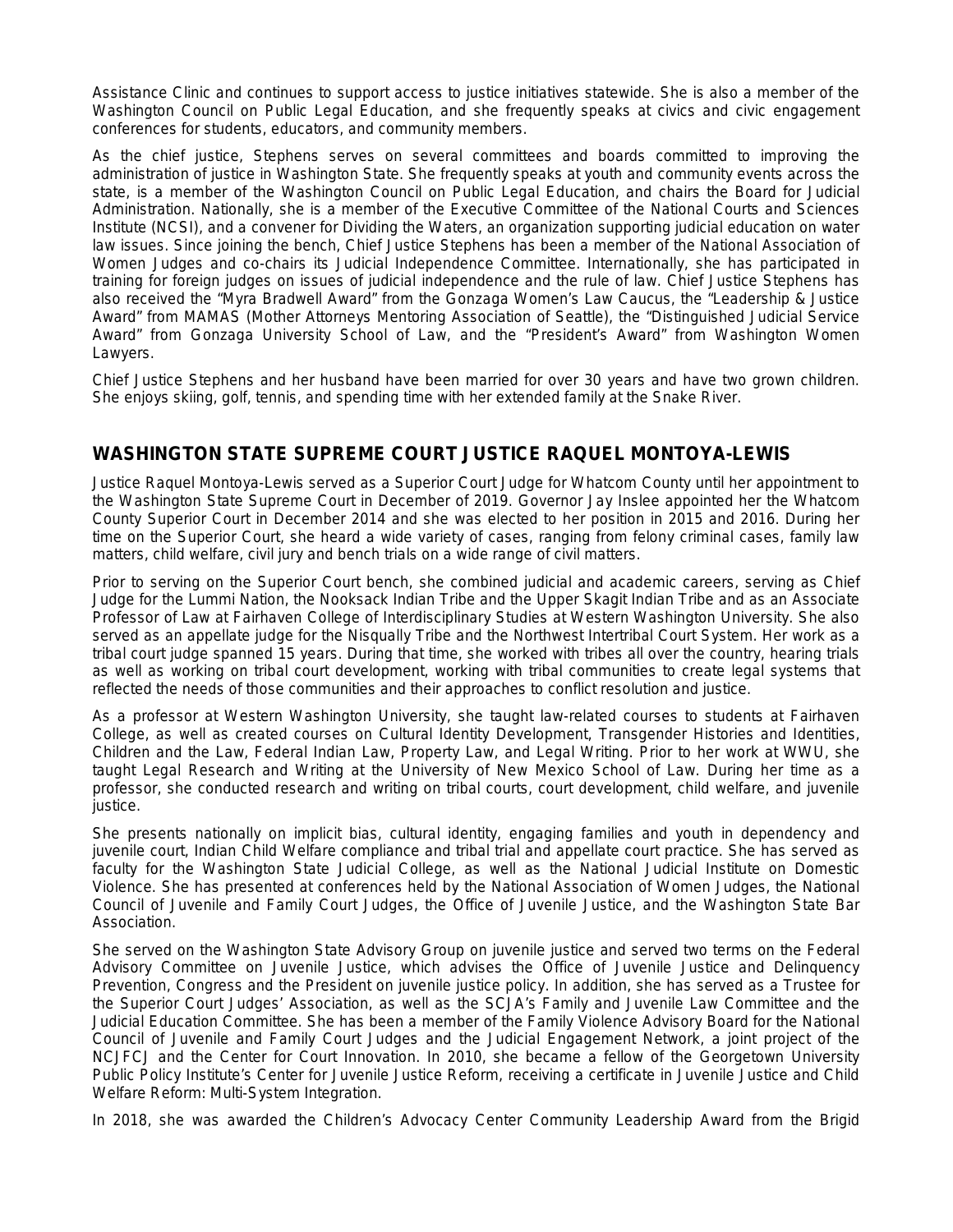Collins Family Support Center. In 2015, she received the Dean's Leadership Award from the University of Washington School of Law. In 2010, she was recognized by the NW Asian Weekly as a Women of Color Empowered-Law and received the 2009 Community Building Award from the Whatcom Family and Community Network.

As a practicing attorney, she represented Indian tribes across the United States and served as a judicial law clerk for Justice Pamela B. Minzner. She holds a Juris Doctorate from the University of Washington School of Law (1992) and a Master of Social Work degree from the University of Washington Graduate School of Social Work (1996) and is a 1992 graduate of the Pre-Law Summer Institute for American Indians housed at the American Indian Law Center in Albuquerque, New Mexico. She received her Bachelor of Arts degree from the University of New Mexico. She is an enrolled member of the Pueblo of Isleta and a descendant of the Laguna Indian Tribe, two federally recognized tribes in New Mexico.

## **COMMUNITY PANEL: LIFTING VOICES OF OUR COMMUNITY**

## **Moderator Sandra Williams: Publisher and Editor of The Black Lens News and Executive Director The Carl Maxey Cultural Center**

Sandra Williams is a community organizer, filmmaker, and entrepreneur with nearly four decades of experience focusing on discrimination, equity, and social and racial justice. Sandra is the Publisher and Editor of The Black Lens, the only African American focused newspaper in Eastern Washington, which published its first issue in January of 2015. Sandra is also a consultant, offering workshops, training, and board development to businesses and non-profit organizations.

Sandra earned her bachelor's degree in Psychology from Washington State University and her Master's Degree in Film/Television Production from the University of Southern California School of Cinema. Her extensive background addressing issues of discrimination, equity, and social justice spans more than thirty years, as the Coordinator of the Pride Center at Eastern Washington University, the Executive Director of Odyssey Youth Center, the Spokane Field Coordinator for Youth Suicide Prevention Program, and as an HIV/AIDS Prevention Educator focusing on communities of color. In addition to activism and grassroots organizing, Sandra has effectively used the mediums of film, video, theater, and the spoken word as tools to address discrimination and oppression.

Sandra is also the Executive Director of The Carl Maxey Center, Spokane's East Central neighborhood hub focusing on Cultural Enrichment, Economic Development, and Social & Racial Justice; a founding member of Spokane Community Against Racism (SCAR), organized in the aftermath of the jury verdict in the death of William Poindexter; member of the Spokane branch of the National Association for the Advancement of Colored People (NAACP); former Eastern Washington Commissioner for the Washington State Commission on African American Affairs and served on the Mayor's Advisory Committee on Multicultural Affairs (MACMA). Among many awards and recognitions, in 2018, Sandra was recognized as a YWCA Woman of Achievement, recognized by the Spokesman-Review as one of the 2019 Women of the Year, and with Rev. Walter Kendricks, recently was awarded the Spokane County Human Rights Task Force 2020 Champion Award.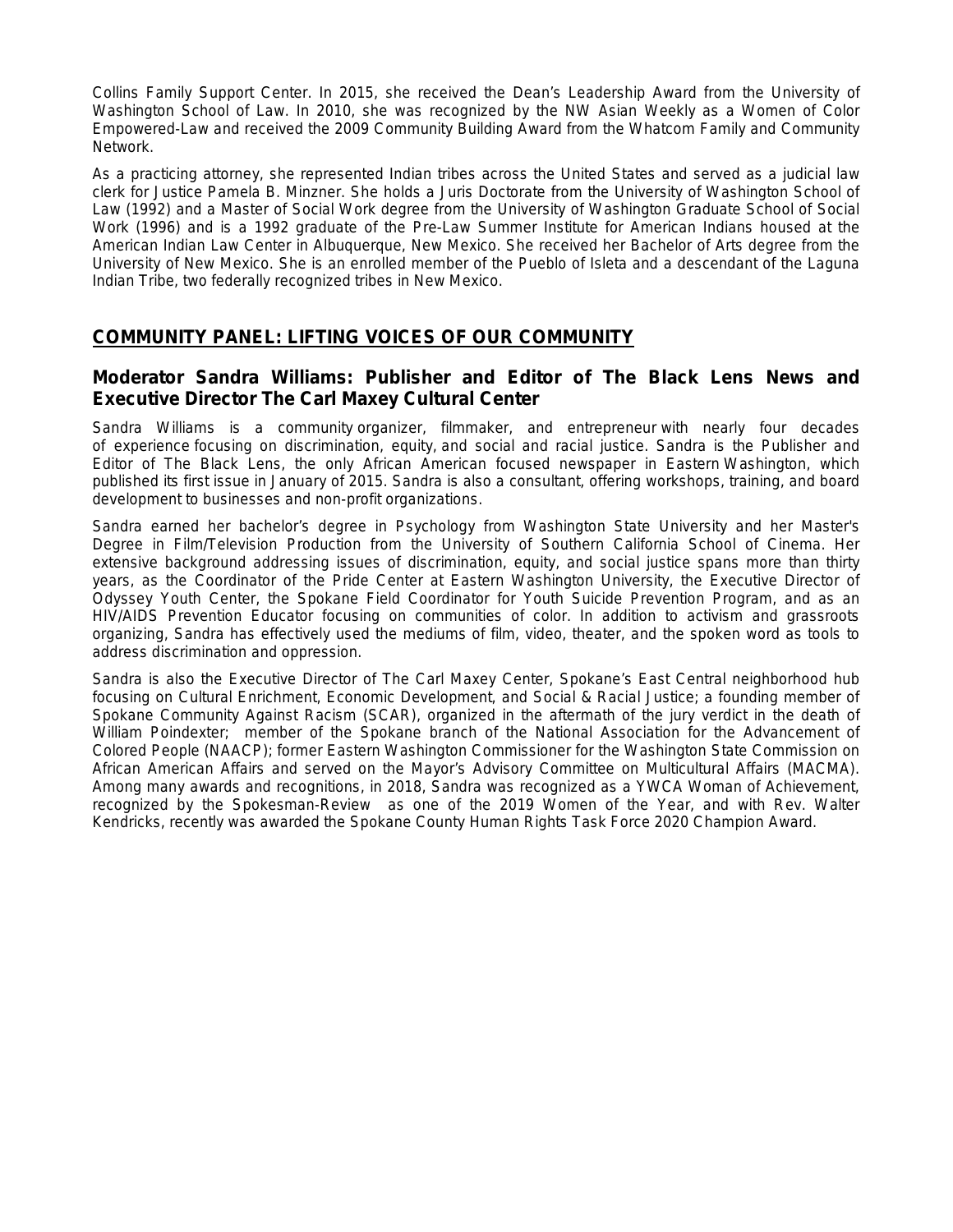

# **Stanley Harewood, Co-director of All of Us or None - Eastern Washington Chapter**

Stanley was born in Brooklyn NY. His parents and older siblings emigrated from Panama in the early 1960's. He graduated from Cerritos High School 1989. His involvement with the criminal legal system began at the age of 15. Stanley is a father and grandfather. Stanley has served over 20 years incarcerated. He was released in 2014 after serving thirteen years in the Washington State Department of Corrections. Stanley is a 2016 graduate of Spokane Community College. He is currently employed as an HVAC/R technician (Heating, Ventilation, Air Conditioning / Refrigeration) and supports education and training for trade programs. His work with ALL OF US OR NONE includes advocating for previously incarcerated individuals and their families to access mental health and substance use treatment, education and housing. He is currently participating in an Anti-Bullying and Homies

Can Vote campaign. Stanley is passionate about ending gang violence, strengthening families, assisting previously incarcerated individuals with re-entry and ending mass incarceration.



#### **Monica Jones**

Monica was born in Perth Amboy, NJ. Following the death of her father, she moved to Spokane, with her mother and 4 sisters. She graduated from John R. Rogers High School 1996. After graduation Monica had big dreams of working in the medical field to help others as well as provide a good life for her children. However when she was 19, her life took an unexpected turn and she was convicted of an felony. At that time she was a single mother to a three year old and a newborn, so at the urging of a public defender she opted to take a plea agreement. With the plea, she didn't serve any prison time but completed a three month sentence at Eleanor Chase work release facility. Monica is now the mother of six beautiful children and the grandmother of one.

Realizing her own childhood trauma contributed to the incident that labeled her violent, she has become very passionate about helping and mentoring marginalized youth. Her church involvement has provided an opportunity for her to make a difference in the lives of countless children, believing there is no such thing as a "bad child" because the behavior is usually just a symptom or indication of something else going on within their life or within their inner self.

Monica is passionate about bringing awareness to the fact that the vast majority of those that are convicted of felonies are low-income and like her, find it "easier" to take a plea rather than take a chance going to trial with a court appointed public defender. She also is working to bring awareness to the stricter sentences structures that African Americans are faced with when trying to navigate the legal system.



Yvonne L. Swan aka Yvonne Wanrow

## **Elder Yvonne Swan-Wanrow, Sinixt Arrow Lakes Colvile. Enrolled Tribal Member Confederated Tribes of the Colville Reservation. Advocate and Activist**

Elder Swan-Wanrow was convicted in the 1972 trial concerning the shooting death of a man who had attempted to [molest](https://en.wikipedia.org/wiki/Sexual_abuse) her son. Her case reached the [Washington Supreme Court,](https://en.wikipedia.org/wiki/Washington_Supreme_Court) where its outcome had far-reaching effects on the manner in which juries interpret the behavior of a defendant, the legality of recorded conversations, and considerations for victims of sexual assault.

As excerpted from Wikipedia: "Unable to convince her public defenders to fight for her, Wanrow initially pleaded guilty. Later, following the counsel of a new attorney, she changed her plea to not guilty by reason of temporary insanity and self-defense. The prosecution alleged that Wanrow was not in any danger and that she took the law into her own hands. This argument relied on ethnic stereotypes the jury would have been familiar with from the media, and the

verdict may have been influenced by militant actions by the American Indian Movement, which was covered in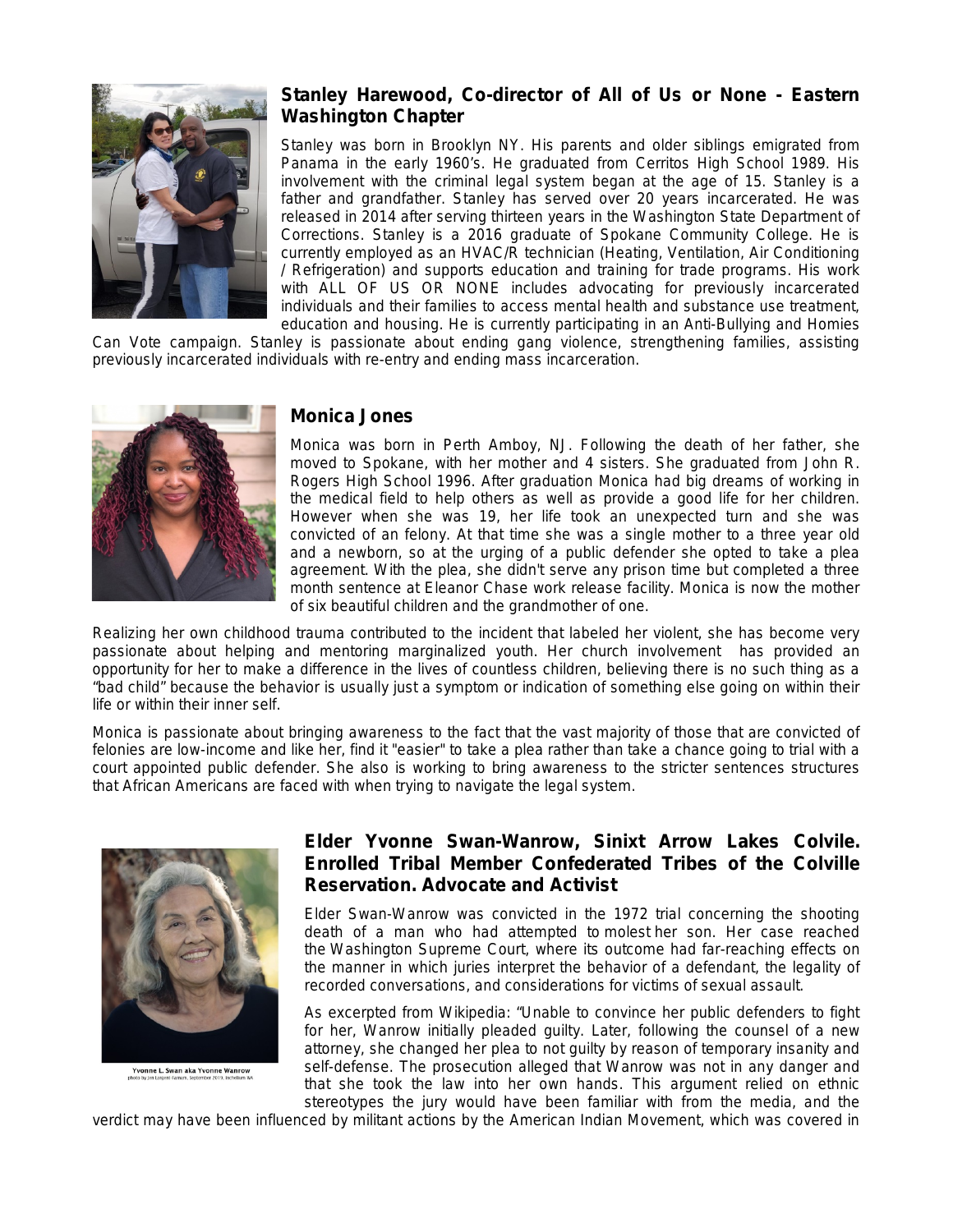a negative light in Spokane.

In 1973, Wanrow was convicted of second-degree murder and first-degree assault. Defense attorney Eugene I. Annis appealed the ruling on eleven counts of judicial error. In 1975, the appeals court reversed the conviction and ordered a retrial.

In 1976, the prosecutors in the case, Donald Brockett, and Fred Caruso, petitioned the Washington Supreme Court against the ruling, but it was upheld in 1977.

During the 1976 Supreme Court appeal, Wanrow was represented by attorneys Elizabeth Schneider and Nancy Stearns of New York's Center for Constitutional Rights and Mary Alice Theiler from Seattle. Schneider and Stearns argued the case. The case was remanded back to Spokane Superior Court for retrial and Susan B. Jordan of San Francisco was asked to act as lead counsel.

Prior to the scheduled 1979 trial, the prosecution offered a plea bargain—if Wanrow pleaded to manslaughter and second-degree assault, they would drop the weapons charge (which carried a mandatory five-year prison sentence) and they would not recommend prison nor any jail time.

After lengthy discussions with her attorneys, which also included William Kunstler, Wanrow learned that selfdefense was included in manslaughter, and she agreed to plea to the reduced charges. On April 26, 1979 following an all-day mitigation hearing, Judge Harold "Petey" Clarke sentenced her to the maximum 30 years and suspended all but five years, which she was to serve on probation. In lieu of one-year jail time, he ordered 2,000 hours of community service, which she served by counseling alcoholics and teaching culture to Indian students on her home Reservation.

The January 7, 1977 Supreme Court ruling in State of Washington v. Wanrow was an important victory for the feminist cause of gender-equality before the law. In a landmark ruling, the Washington Supreme Court, sitting en banc, declared that Yvonne Wanrow was entitled to have a jury consider her actions in the light of her "perceptions of the situation, including those perceptions which were the product of our nation's long and unfortunate history of sex discrimination."

The ruling was the first in America recognizing the particular legal problems of women who defend themselves or their children from male attackers, and was again affirmed by the Washington Supreme Court in denying the prosecutor's petition for rehearing in 1979.

Before the Wanrow decision, standard jury instructions asked what a "reasonably prudent man" would have done, even if the accused was a woman; the Wanrow decision set a precedent that when a woman is tried in a criminal trial the juries should ask "what a reasonably prudent woman similarly situated would have done."

Wanrow was an active speaker for the women's movement, which raised funds on her behalf. The American Indian Movement helped Wanrow, too, and took advantage of the opportunity to highlight unequal treatment of Native Americans by the criminal justice system. Wanrow stated, "The 1973 trial would not have taken place had I been an affluent white woman who killed an American Indian. Instead, after one week, I was convicted by an all-white jury on May 13, 1973 (Mother's Day of that year) for killing a known child molester.

As a result of her non-survival in mainstream American society, she experienced cognitive dissonance and poverty. Her killing of Wesler served to awaken her to her traditionally ascribed gender role, that of a mother devoted entirely to her children. She also found solace in her culture's spirituality and philosophy, which advocated a lifestyle that was family-oriented and harmonious with nature. As a result, she returned to her Reservation, where she worked for the improvement of the community and opposed mining to protect the environment. She also became involved in cases involving murder charges against Indian women, and, in 1993 was the International Indian Treaty Council's political prisoners coordinator, when she advocated the case of Norma Jean Croy. Other self-defense cases she supported were those of native women Paula Three Stars, Marlene Roan Eagle, and Rita Silk Nauni.

She served on the Board of the International Leonard Peltier Defense Committee. He is a Native of North Dakota and is still in prison deemed by Natives and support groups as a number one political prisoner in the U.S. His co-defendants Bob Robideau and Darrell Butler counseled by Attorney William Kunstler were acquitted claiming self-defense as their defense in a firefight at Oglala, South Dakota in 1975.

Elder Swan continues her work as an activist for land and water rights, traveling around the U.S., including to the United Nations, fighting for justice for all Indigenous people. She is currently active in bringing about awareness to the illegal sterilization of Indigenous women and has helped launch a global study on the issue through the UN's Permanent Forum on Indigenous Issues.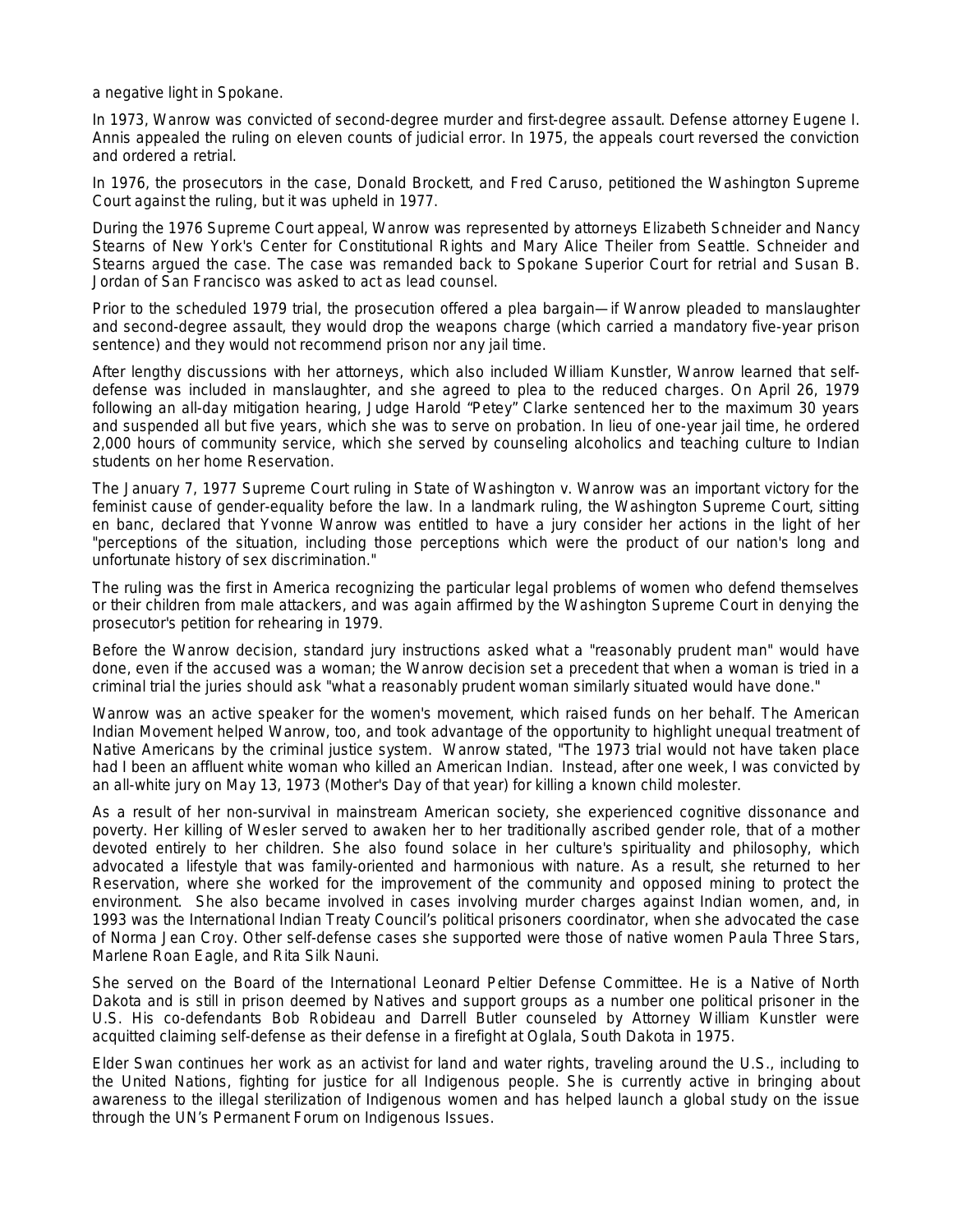She served as Spokesperson in the Colville Tribal Court representing criminal and civil cases and a licensed Washington Notary for her Reservation community. In 1989 was mandated by her Native elders to lead protection of a 4,000 year old ancestral burial ground and coordinate an affiliated repatriation effort in southeastern British Columbia, Canada setting many important precedents including holding the longest peaceful demonstration in Canada and being the first tribal group to request, receive, and rebury ancestral remains. She worked with Washington state's Foster Grandparent Program on the Colville Reservation teaching Interior Salish language and culture and later worked with the Colville tribal Peacemaker's Circle to help counsel defendants in lieu of them going through the court sentencing process.

Today, Yvonne Swan, now retired, helps younger people when called upon in different areas of concern and shares information with women at their request.

### **Jermaine Williams, Director, Freedom Project East**



Jermaine Williams is the Director of Freedom Project East, serving in Spokane County and the eastern part of the state. As an impacted person, his aim is to build bridges that will empower other impacted individuals to cross over into their humanity. This journey is one of healing. Jermaine believes when our thoughts, words, and deeds are in concert only then will our lives have harmony. Jermaine has been a peer mentor for two decades. Part of his healing journey has been owning the height of his virtues and the depth of his vices while developing the courage to truly represent himself good bad ugly indifferent. Jermaine's versatility is unquestionable from Tchaikovsky and Wolfgang

Mozart to DaBaby. You couldn't tell by looking at him but Footloose (1984) and Hairspray (2007) are two of his all-time favorite movies.

[jermaine@freedomprojectwa.org](mailto:jermaine@freedomprojectwa.org)

# SYSTEMIC RACISM & the JUSTICE SYSTEM

#### **UNDERSTANDING SYSTEMIC RACISM AND THE ROLE OF THE JUSTICE SYSTEM**



## **Ada Shen-Jaffe, JustLead Lead Coach**

Ada has served as an equity & justice organizational leader, teacher, trainer and coach throughout her career, using powerful frameworks for furthering antioppression work, multi-dimensional and multi-forum approaches to advocacy, community-engagement, and leadership skills. She currently serves as lead faculty and mentor for JustLead's Leadership Academy, as a national trainer and coach for the Sargent Shriver National Center on Poverty Law's Racial Justice Training Institute, and as a race equity & leadership consultant, coach and trainer for organizations and advocacy teams around the country. Among her many leadership roles, Ada served as the Statewide Director for Columbia Legal Services and Evergreen Legal Services and as a Distinguished Practitioner from

Practice and Professor from Practice at the Seattle University School of Law. Previous key roles include helping to establish the Legal Aid for Washington Fund, now the Campaign for Equal Justice, the Washington Endowment for Equal Justice, the WA Supreme Court-created Access to Justice Board, the Leadership Academy, and the Washington State Race Equity & Justice Initiative (REJI).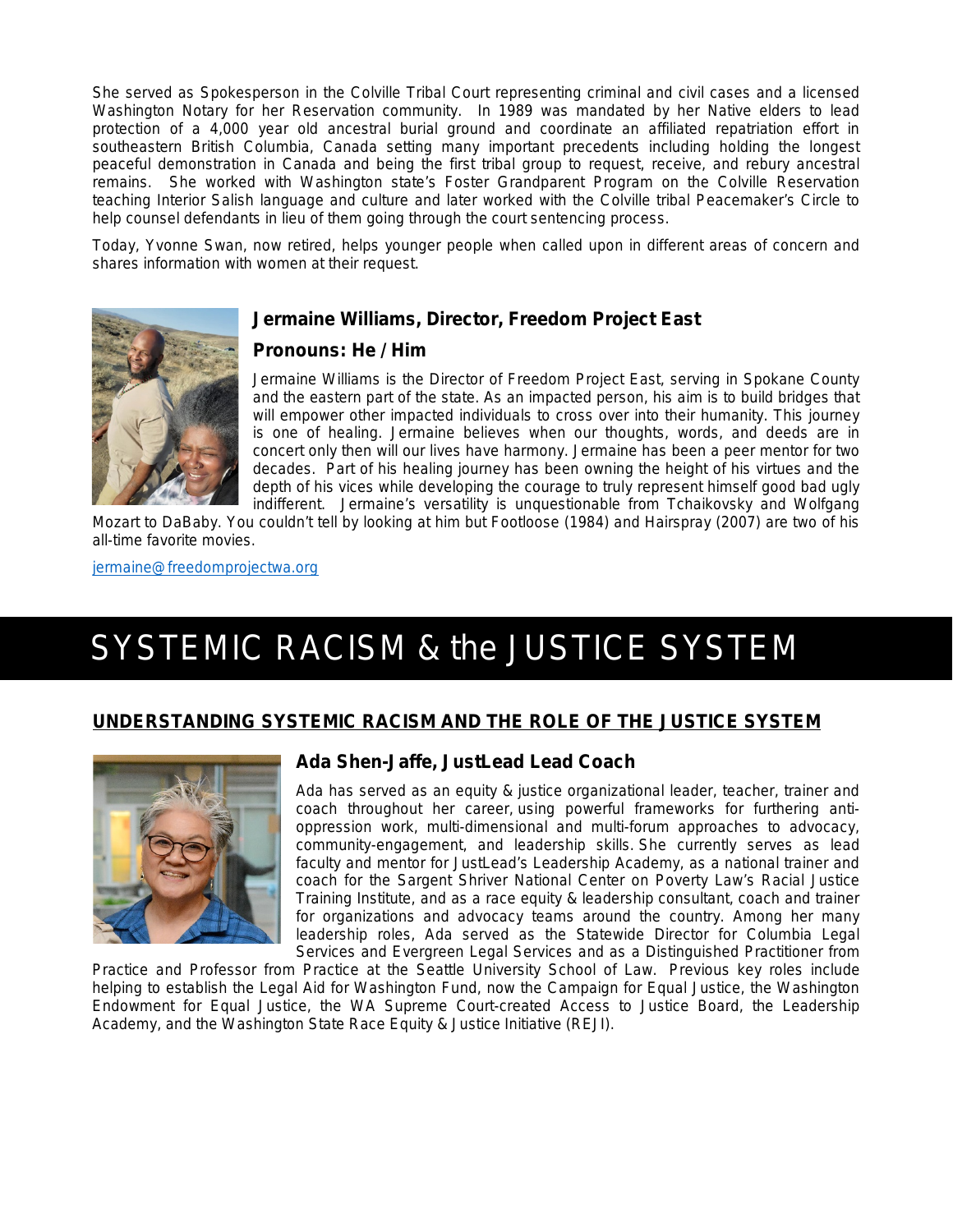

# **KJ Williams, Leadership and Equity Consultant, JustLead Washington, and Founder, Rise with KJ**

KJ Williams is Owner and Founder of [RISE with KJ, LLC](https://risewithkj.com/) (Radical, Insightful, Solutions to Create Equity) and Leadership & Equity Consultant with JustLead Washington. Under the RISE umbrella KJ facilitates the work of diversity, equity and inclusion by working with organizations, groups, and individuals across industries from the inside out to develop the infrastructure necessary for change, sustainability, and growth. KJ holds a BA in Urban Studies from the University of Washington and an MPA from Seattle University. While working as the Diversity Program Manager for the Washington State Bar Association KJ provided equity and inclusion leadership to WSBA's 40k+ members, functioning both as an

internal consultant to the WSBA Board of Governors, and as an external consultant, educator, speaker and facilitator to law schools, legal organizations, law firms, student groups and individuals. KJ has served as a member of the City of Seattle LGBT Commission, University of Washington School of Law Diversity Committee, the Board of Directors for the Initiative for Diversity, and the University of Washington School of Law Gates Scholarship Committee.

# BREAKOUT SESSIONS

# **ANALYSIS AND REVIEW OF FIRST APPEARANCE AND PRE-TRIAL CONDITIONS OF RELEASE FOR RACIAL AND ETHNIC MINORITIES IN SPOKANE COUNTY**

## **MODERATOR MORGAN MAXEY**

Morgan Maxey graduated from the University of Washington in 2014. During his time at the University of Washington Morgan Maxey was heavily involved in various clubs activities and was a member of the Men's Basketball Team from 2010-2011. From there Morgan Maxey graduated from Gonzaga University School of Law in May of 2017. Morgan took interest in the diversity committee and the multicultural law caucus immediately upon his arrival at Gonzaga University School of Law. During Morgan's time at Gonzaga he worked at the Markam Group practicing and assisting with various medical malpractice cases and also clerked for the Honorable Judge Plese. While clerking for Judge Plese Morgan dealt with a an amalgamation of issues and was often presented with issues he had never dealt with prior. Since his graduation Morgan has been named the Eastern Washington Representative for the Loren Miller Bar Association and continues to further his interest in promoting diversity.

# **DEAN CHUANG**

Dean Chuang is a Spokane personal injury attorney serving those injured by the negligence of others. Prior to his current practice, Dean was the head of the firm's criminal law practice, where he specialized in traffic infractions and crimes, DUI defense, and other state and local Spokane criminal defense matters. Having been in a car accident and dealing with insurance companies, Dean understands the stress and frustration that car accidents can bring. He has been an attorney since 2006 and is a member of the Washington State and Spokane County Bar Associations, Washington Association of Criminal Defense Lawyers, and Washington Association for Justice.

Dean was born in Walla Walla, Washington, and was raised in Tumwater, Washington. He received his undergraduate degree in biology from Whitman College in 2002, and a second undergraduate degree in general studies from the University of Washington in 2003. Dean graduated from Gonzaga University School of Law in 2006, where he was awarded an Army ROTC scholarship. After law school, Dean worked as a public defender in Benton County until he joined the firm of Crary, Clark, Domanico & Chuang, P.S., in 2008.

Dean currently serves part-time in the Washington Army National Guard and was activated in 2019-2020. He was deployed to Northern Syria and Iraq in support of Operation Inherent Resolve, where he was awarded the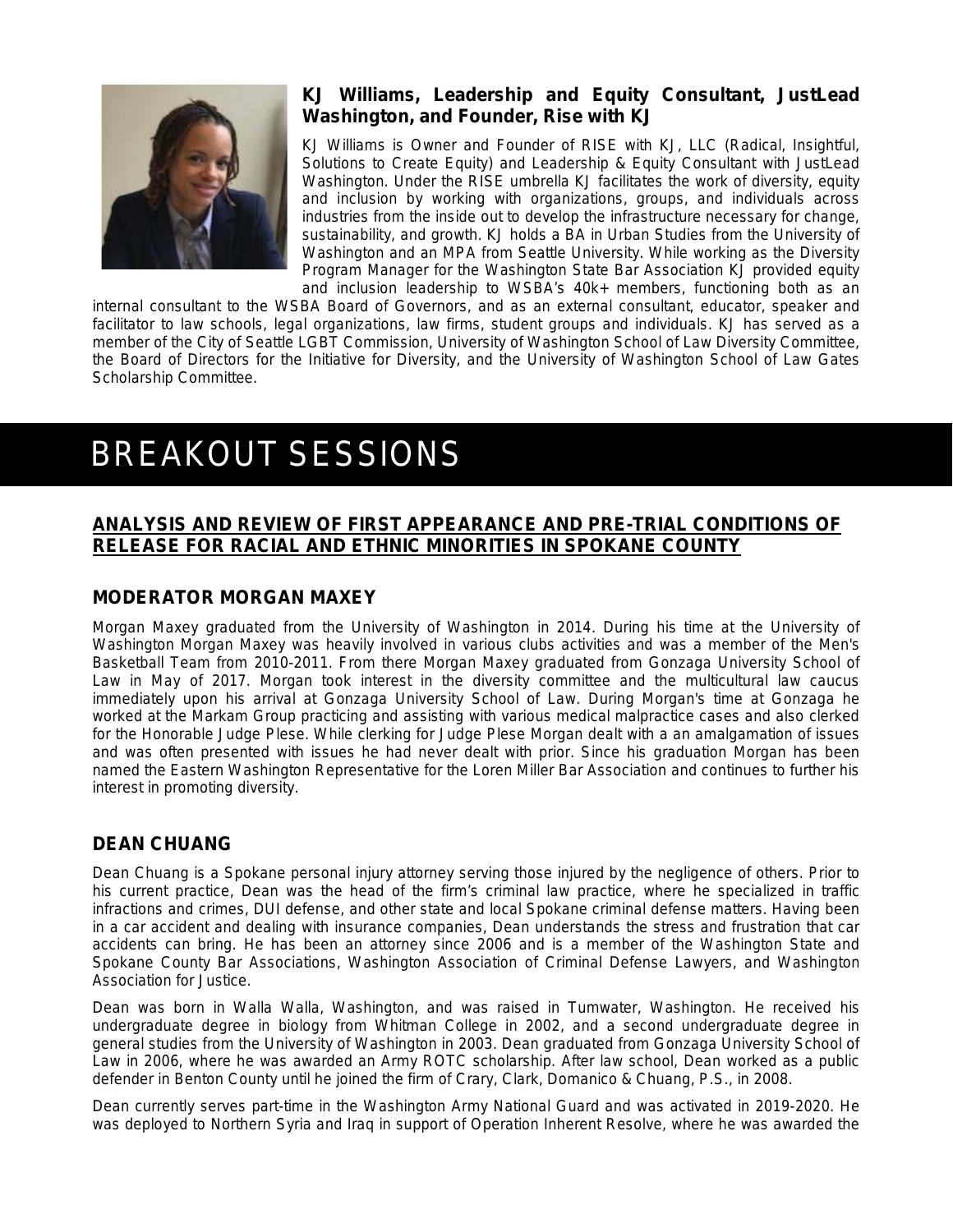Defense Meritorious Service Medal.

Dean has appeared on Fox and Friends, CNN, Good Morning America, Associated Press, Wall Street Journal, National Public Radio, Spokesman Review, as well as various local news outlets.

## **SPOKANE COUNTY SUPERIOR COURT JUDGE MARYANN MORENO**

#### Career Highlights

- Spokane County Public Defender, 1983-1989
- Private Practice, 1989-2003
- Superior Court Judge, January 2003 to present

#### Education

- Gonzaga University School of Law, J.D., 1983
- Kean University, B.S., 1979

Professional Affiliations, Committees

- Superior Court Judges Association
- Spokane County Bar Association
- State Criminal Rules Committee
- Washington Pattern Jury Instruction Committee
- Chair, Mediation Committee, Spokane County
- Past Member, Minority and Justice Committee
- Capital Defense Committee
- PJ Education Committee-Chair
- Sentencing Guidelines Commission

# **RACE, CULTURE AND BIAS IN FAMILY LAW PRACTICE**

### **JULIANA C. REPP**

A member of the Nez Perce Tribe, is managing attorney for the Unemployment Law Project, a non-profit law firm in Spokane, Washington, where she manages unemployment benefits cases and oversees staff and legal interns in addition to working on policy initiatives and legal rights education. Her prior experience includes serving as Interim Chief Judge of the Nez Perce Tribal Court, staff attorney for Columbia Legal Services, and Owner of Northwest Native American Law, PLLC, focusing on tribal enrollment, family law, human rights and civil rights. Ms. Repp continues to serve as a pro tem judge at Nez Perce Tribal Court and has served as a member of the Kalispel Tribal Gaming Board for over 20 years. Ms. Repp also serves as Vice-President of the Water Protector Legal Collective (WPLC) Board, which oversees policy regarding on-the-ground legal teams for Indigenous-led movements focusing on the environment. She also volunteered on the WPLC civil legal team including within the Legal Tent at the No Dakota Access Pipeline (NODAPL) peaceful resistance camps at Oceti Sakowin within the Standing Rock Sioux Reservation.

She is a founding member and was founding Chair of the Spokane County Bar Association (SCBA) Indian Law Section in 2009-2010 and continues to serve on that Executive Board. She is a member of the WSBA Labor and Employment Law Section. She has served on the Northwest Indian Bar Association Governing Council and as Trustee for the WSBA Indian Law Section.

She received her juris doctor from Gonzaga University School of Law School in December 1995. She has practiced law in numerous tribal courts and within Washington State; US District Court for the Eastern District of Washington and in the US Court of Federal Claims. In 2017, Ms. Repp was awarded the YWCA Women of Achievement Carl Maxey Racial and Social Justice Award. In August 2020, she received the 2020 Spokane Human Rights Champion Award by the Spokane County Human Rights Task Force and the City of Spokane Human Rights Commission.

# **VIRLA SPENCER**

Co-Founder and Program Director of the Driver's Relicensing Program for "The Way To Justice Initiative". She's an African American, award-winning activist, and influential advocate for people impacted by systemic injustice, with a special focus on women and individuals re-integrating into society. Virla is passionate about removing barriers and empowering women and young people of color. Her mission is to dismantle the barriers that hinder growth in the lives of minorities.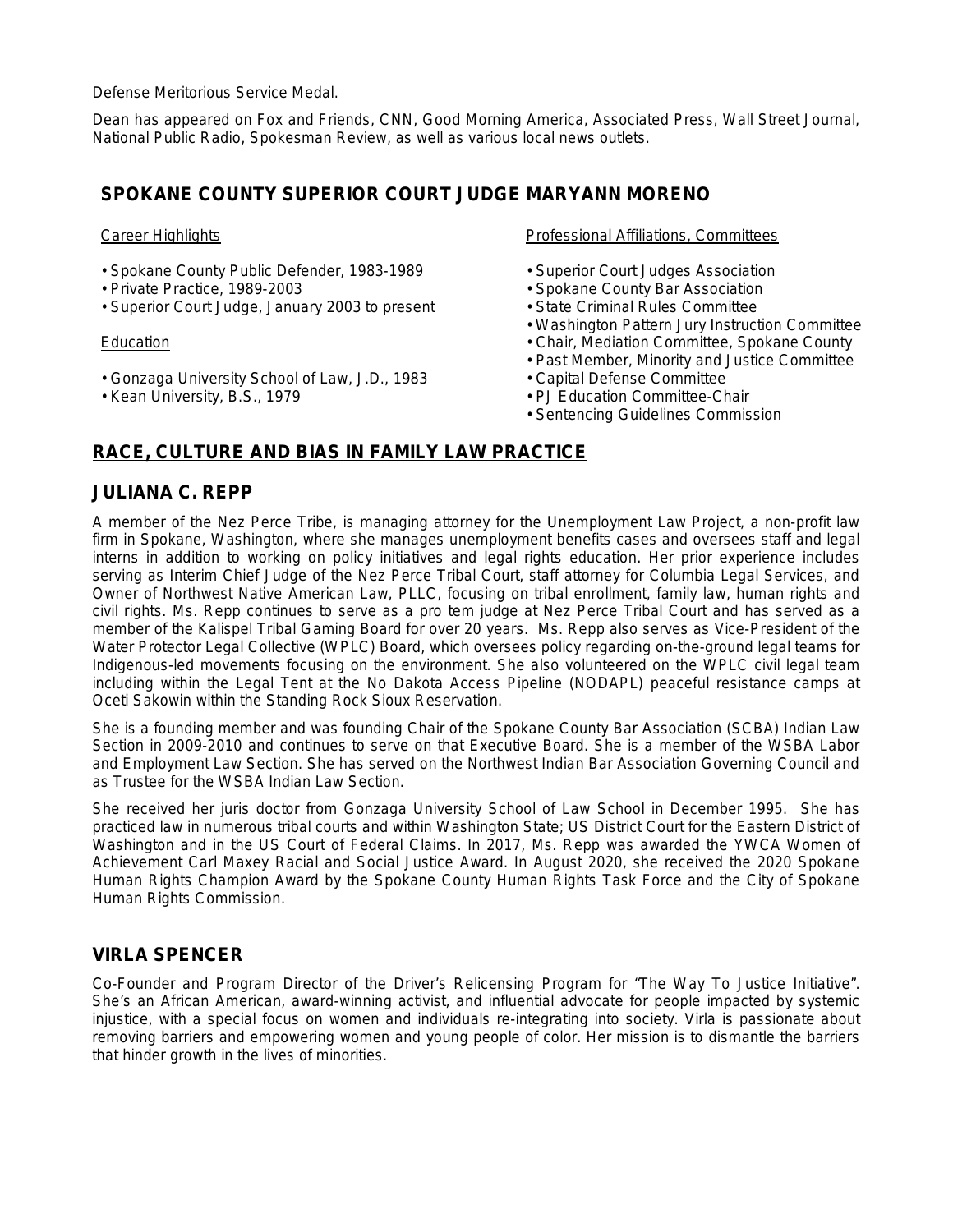# **CAMERINA ZORROZUA (she/her)**

Chicano activist and attorney located in Spokane, Washington. 2001-2004 Gonzaga School of Law, Co-Founder and Reentry Program Director for The Way To Justice Initiative.

Camerina's work is focused on providing low-income clients with legal assistance and advocacy to promote successful reentry, post-conviction relief, racial justice, systems accountability, and community-led reforms. Before transitioning into non-profit work in 2017, Camerina oversaw criminal and family law caseloads with the Maxey Law Office.

# **ADVISING BLACK, INDIGENOUS, PEOPLE OF COLOR (BIPOC) OWNED BUSINESSES BEN CABILDO**

AHANA Founder & Director Jun 2019 – Present VP & Small Business Mentor – SCORE Jul 2019 – Present President of the Board of Directors - Re\*Imagine Medical Lake Apr 2015 – Present Community-Minded Enterprises - CMTV 14 Executive Producer Jan 2014 – Present AHANA /CMTV14 Marketing Director Community-Based Economic Development Jan 1999 – Present Board of Directors - Spokane Tribal Enterprises Jan 2010 – Aug 2012

Principal and Personal Financial Advisor - C&L Financial Services Jan 1993 – Dec 1999

# **NIMA MOTAHARI**

Womer & Associates - Project Management Apr 1985 – Present

Bovay Northwest/Dames & Moore - Marketing Director Jan 1980 – Apr 1985

# **BRIANA ORTEGA**

**Education** 

- Gonzaga University, School of law (J.D., 2019; Magna Cum Laude; Articles Editor, Gonzaga Journal of International Law)
- University of Arizona (B.A. Philosophy, Politics, Economics, and Law, 2016)

#### Professional Memberships

- Washington State Bar Association
- Spokane County Bar Association
- Spokane County Bar Association Diversity Section
- Spokane County Bar Association Intellectual Property Section | Secretary, 2019-2020
- Spokane County Bar Association Young Lawyers Division
- Inland Northwest Society for Human Resource Management

#### **Background**

Briana is an associate attorney at Stamper Rubens, P.S. She practices all areas of civil litigation, with a focus in business and employment law. Prior to joining Stamper Rubens, P.S., Briana worked as a law clerk for the United States Attorney's Office for the Eastern District of Washington where she prosecuted misdemeanor offenses and assisted in complex civil litigation.

While earning her law degree, Briana served as a student liaison to the Washington State Courts Minority and Justice Commission, Captain of the Trial Team, and Articles Editor to the Gonzaga Journal of International